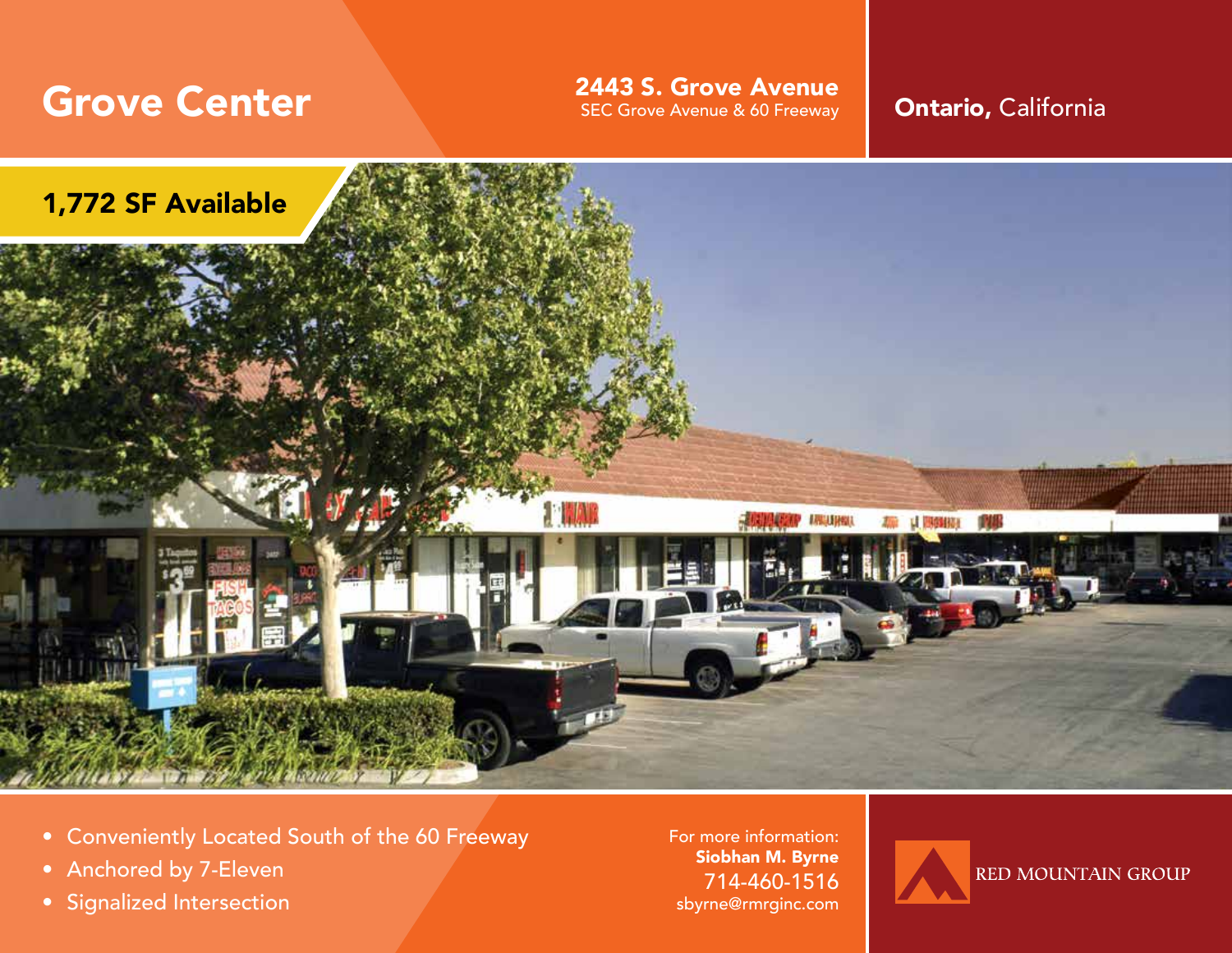### Features

- Conveniently located south of the 60 Freeway
- Anchored by 7-Eleven
- Signalized Intersection
- Easy Ingress and Egress
- Morning Commute Side of the Street
- Monument Signage Available

# Traffic Counts

| Grove Avenue                 | 21,051 Cars ADT  |
|------------------------------|------------------|
| 60 Freeway                   | 223,134 Cars ADT |
| Source: DemographicsNow 2010 |                  |

| <b>Demographics</b>                      | 1 mile   | 3 mile   | 5 mile   |
|------------------------------------------|----------|----------|----------|
| Estimated Population (2019)              | 18,844   | 125,877  | 325,517  |
| Estimated Median Household Income (2019) | \$75,797 | \$73,483 | \$72,870 |
|                                          |          |          |          |

*Source: Applied Geographic Solutions 2019*



Grove Center 2443 S. Grove Avenue Ontario, California

For more information: Siobhan M. Byrne 714-460-1516 sbyrne@rmrginc.com

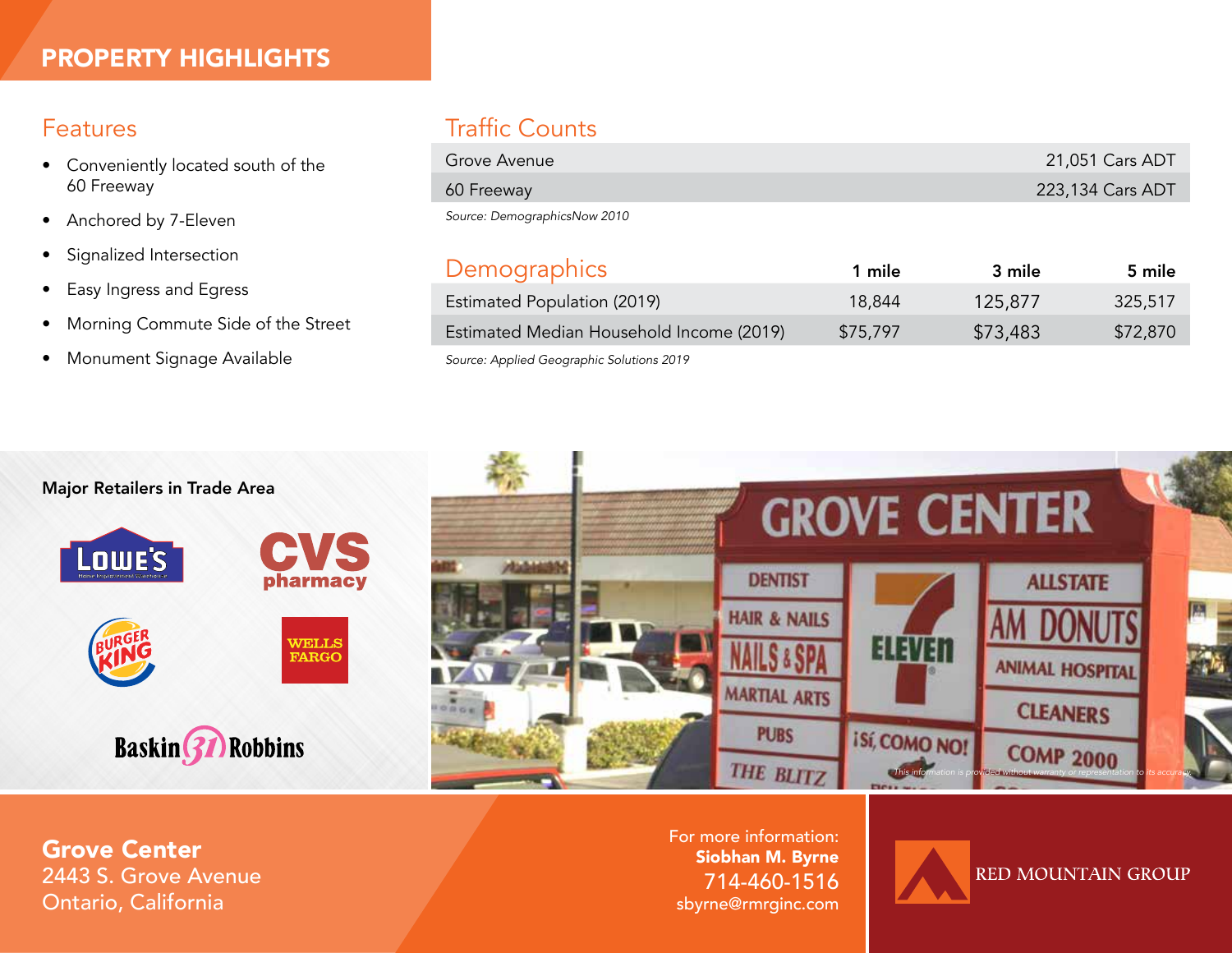## SITE PLAN



 $\overline{\phantom{a}}$  = AVAILABLE

*This information is provided without warranty or representation to its accuracy.*

Grove Center 2443 S. Grove Avenue Ontario, California

For more information: Siobhan M. Byrne 714-460-1516 sbyrne@rmrginc.com **RED MOUNTAIN GROUP** 

1234 E. 17th Street Santa Ana, California 92701

www.redmountainretailgroup.com